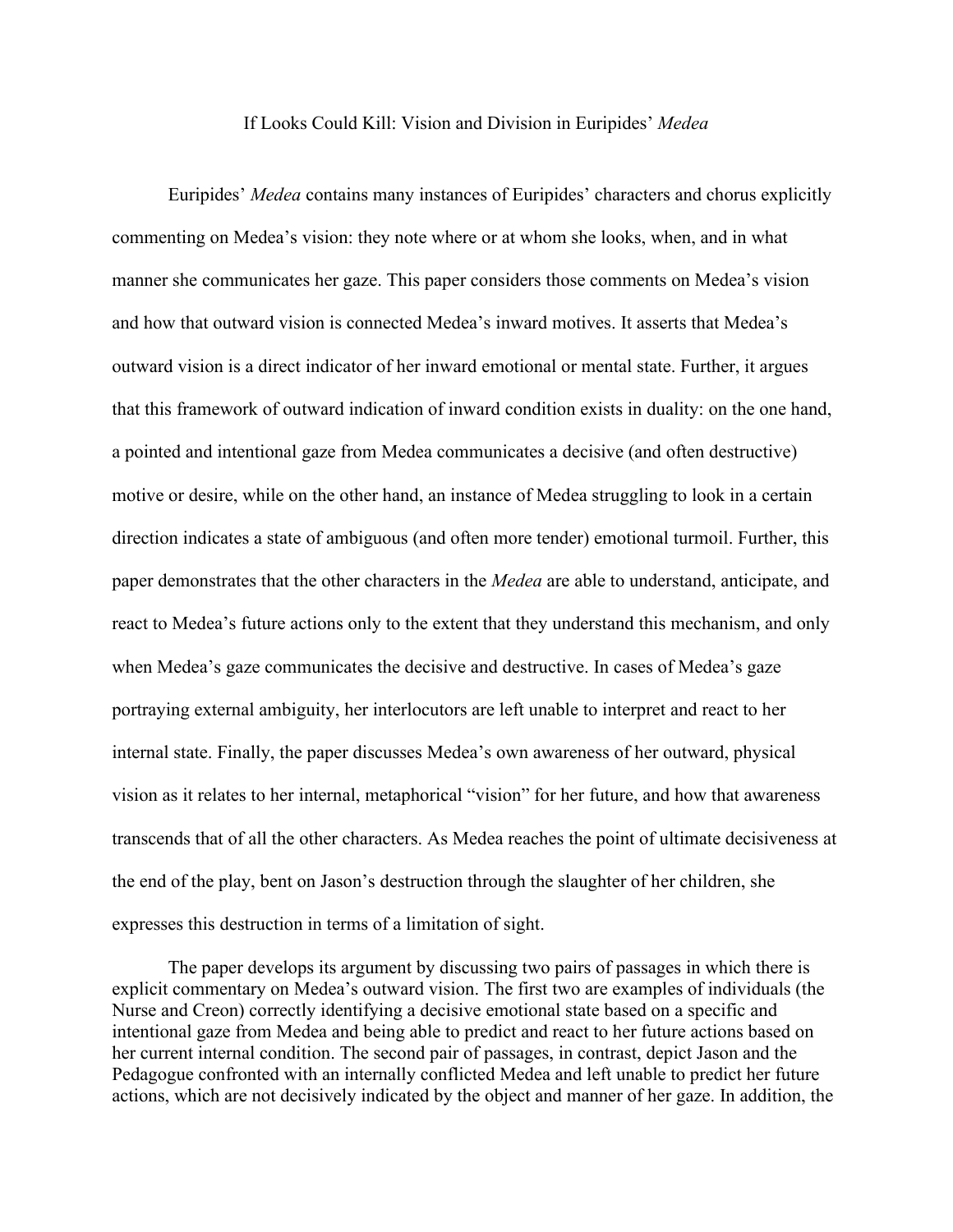paper analyzes a counterexample of a misinterpretation of Medea's inward-outward vision complex by the Chorus, and how this lack of understanding ends in a failed attempt to alter Medea's internal state. Finally, the paper ends with an exploration of Medea's own conception of her inward and outward vision, how she resolves her internal ambiguity and reaches a point of ultimate decisiveness, and how the execution of her final decisiveness, the destruction of her children, is framed in terms of sight, explicitly aimed at limiting what Jason will see in the future both physically and figuratively. Thus, this paper maintains that vision, both inward and outward, is a critical component of Medea's character in the eyes of others and in her own eyes, and that an understanding of the relationship between Medea's internal and external vision is crucial to an understanding of the evolution and execution of her motives and desires throughout the play.

## Bibliography

Bongie, Elizabeth Bryson. "Heroic Elements in the Medea of Euripides." *Transactions of the* 

*American Philological Association* (1974-) 107 (1977): 27-56. doi:10.2307/284024.

Euripides. *Cyclops*. *Alcestis*. *Medea*. Edited and translated by David Kovacs. Loeb Classical Library

12. Cambridge, MA: Harvard University Press, 1994.

Fletcher, Judith. "Women and Oaths in Euripides." *Theatre Journal* 55, no. 1 (2003): 29-44.

[http://www.jstor.org/stable/25069178.](http://www.jstor.org/stable/25069178)

Foley, Helene. "Medea's Divided Self." *Classical Antiquity* 8, no. 1 (1989): 61-85.

doi:10.2307/25010896.

Kavouras, Pavlos. "The *Medea* of Euripides: An Anthropological Perpective." *Dialectical Anthropology* 13, no. 2 (1988): 123-41. http://www.jstor.org/stable/29790268.

- Lawrence, Stuart. "Audience Uncertainty and Euripides' Medea." *Hermes* 125, no. 1 (1997): 49-55. http://www.jstor.org/stable/4477177.
- Syropoulos, Syros. "S-light Anomaly: Dark Brightness in Euripides' *Medea*." In *Light and Darkness in Ancient Greek Myth and Religion*, edited by Menelaos Christopoulos, Efimia Karakantza, and Olga Levaniouk. Greek Studies: Interdisciplinary Approaches. Lanham, Md: Lexington